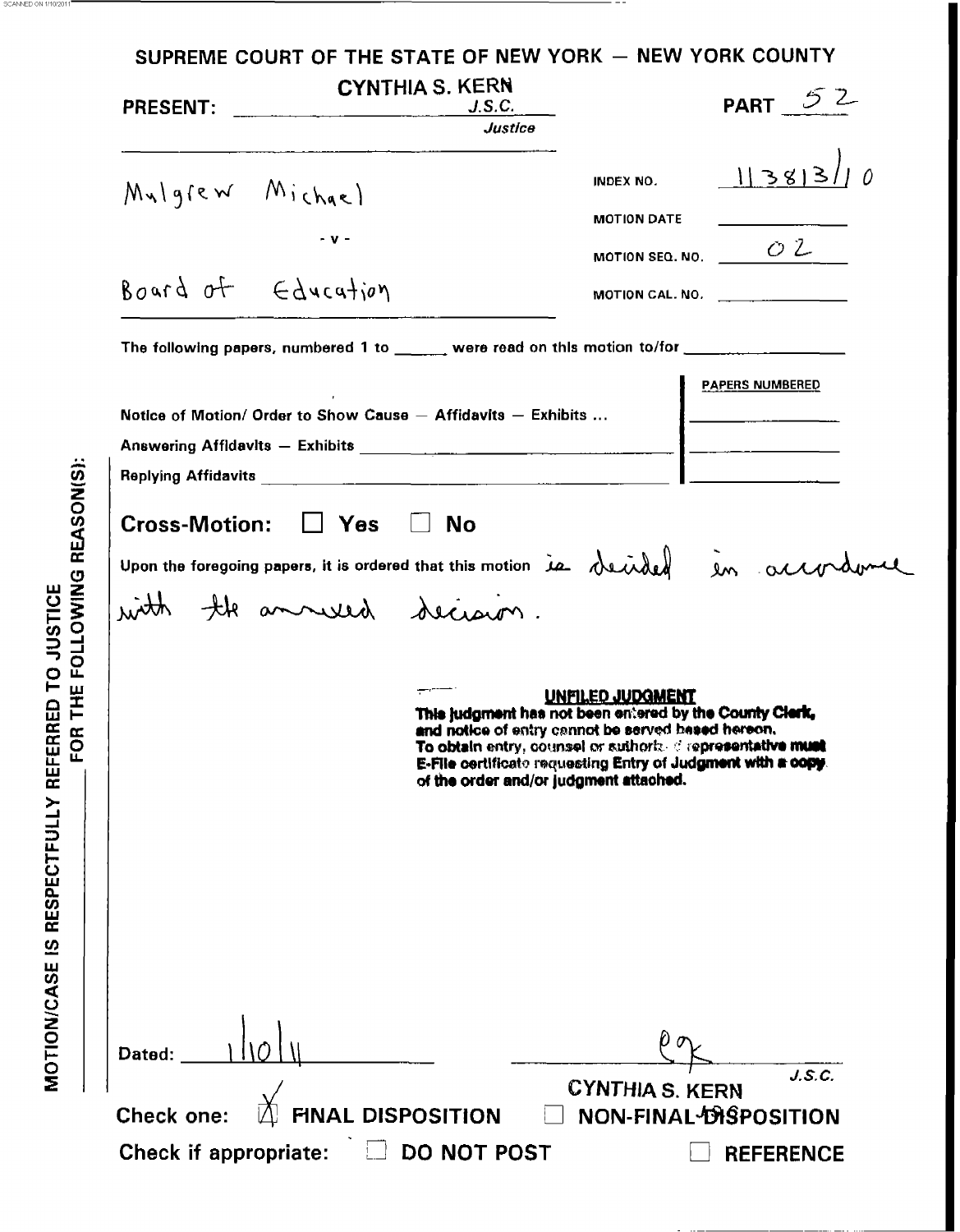Reread it at SUPREME COURT OF THE STATE OF NEW YON COUNTY OF NEW YORK: Part 52

**\_\_\_\_\_\_\_\_1\_1\_\_\_\_\_\_\_\_\_~\_\_\_\_\_------\_--\_\_\_---------------"\_\_\_\_\_\_\_-\_--" X** 

MICHAEL MULGREW, **as** President of the UNITED FEDERATION OF TEACHERS, Local **2,** American Federation of Teachers, AFL-CIO, on behalf of all represented employees in the City School District of the City of New York,

Petitioner,

Index No. 113813/10

-against-

BOARD OF EDUCATION OF THE CITY SCHOOL DISTRICT OF THE CITY OF NEW YORK and JOEL I. KLEIN, **as** Chancellor of the City School District of New York,

Respondents.

For a Judgment Pursuant to Article 78 of the CPLR and for Declaratory Relief Pursuant to CPLR 3001 

## **HON. CYNTHIA** KERN, **J.S.C.**

Recitation, as required by CPLR **22** 19(a), of the papers considered in the review of this motion for :

-

| Papers | Numbered |
|--------|----------|
|        |          |

Petitioner seeks **an** order directing respondents to redact and **keep** confidential the names of any teachers that appear in any Teacher Data Reports ("TDRs") released to the public. Various news organization with pending FOIL requests to release the TDRs with the teachers' names included now move to intervene in this proceeding (the "Press Intervenors"). For the reasons set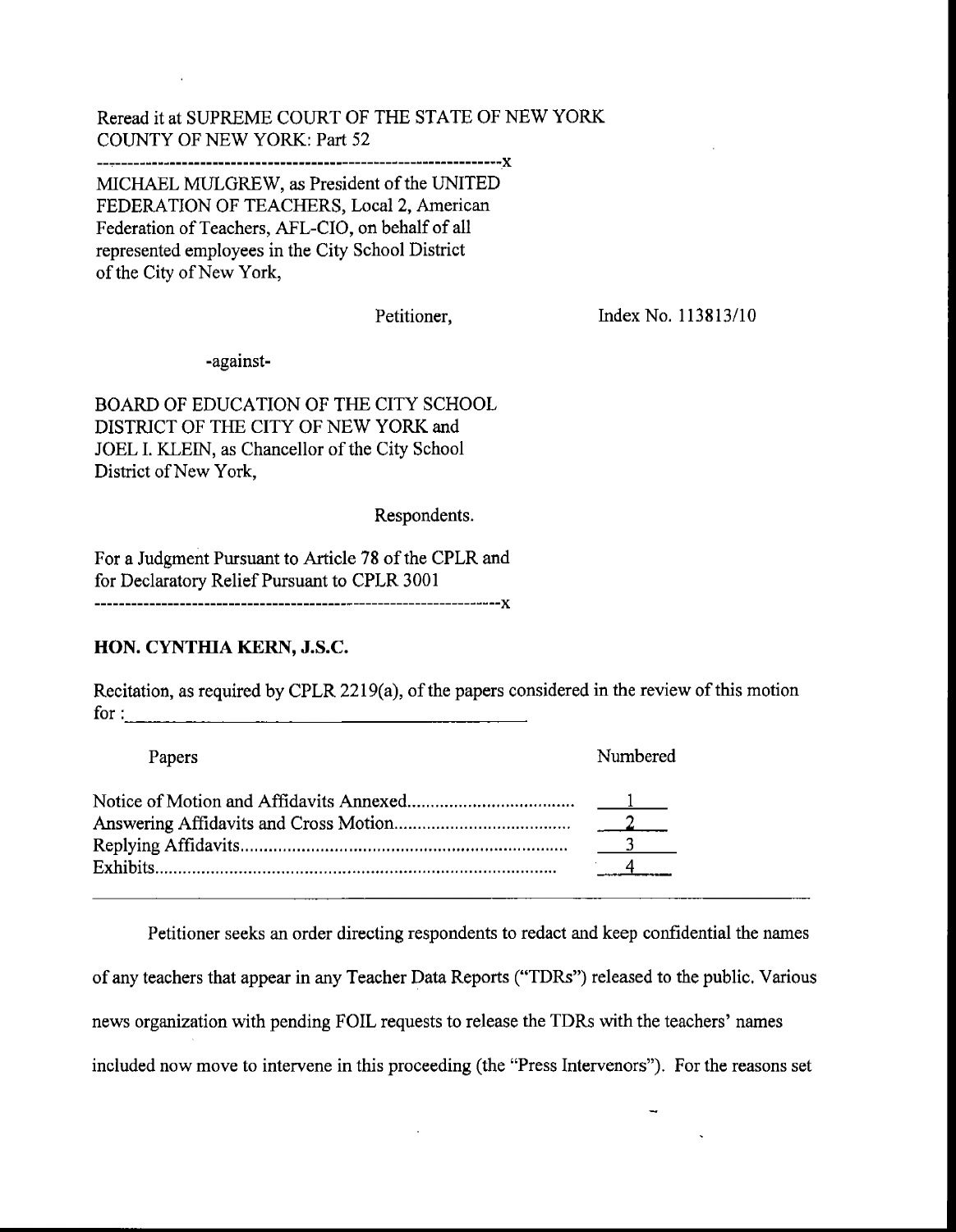forth below, the Press Intervenors' motion to intervene is granted without opposition and the petition to redact the teachers' names is denied.

**As an** initial matter, this court is not making a *de novo* determination as to whether the **TDRs** with the teachers' names should be released. This petition has been filed under Article **78.**  The only question before this court is whether the decision by the Department of Education (,'DOE''> to release the TDRs in a form that discloses teachers' names **was** arbitrary **and**  capricious under the law. This court is not passing judgment on the wisdom of the decision of the **DOE,** whether from **a** policy perspective or from any perspective, or whether the DOE had discretion under the law to make a different decision, nor is this court making any determination **as** to the value, accuracy or reliability of the TDRs. This court is deciding the only issue before it, the purely legal issue under Article 78 of whether the DOE'S decision was without a rational basis, rendering it arbitrary and capricious.

The relevant facts are **as** follows. Beginning in the 2007-08 school year, the DOE launched a pilot program in which **a** student's predicted improvement on state tests is compared with the student's actual improvement. **The** comparison is then used to determine that child's teacher's "value added" -- it attributes the gain or loss in test scores to the child's teacher while controlling for other factors that influence student achievement such as poverty **and** Englishlanguage learner status. Beginning on August 16,2010 and continuing through October **27,**  2010, the Press Intervenors made nine separate requests under the Freedom of Information Law **("FOIL")** specifically requesting TDRs, including disclosure of teachers' names. Previous FOIL requests for the TDRs had not explicitly requested the teachers' names. The DOE had responded to those previous requests by redacting teachers? names and releasing the redacted TDRs only.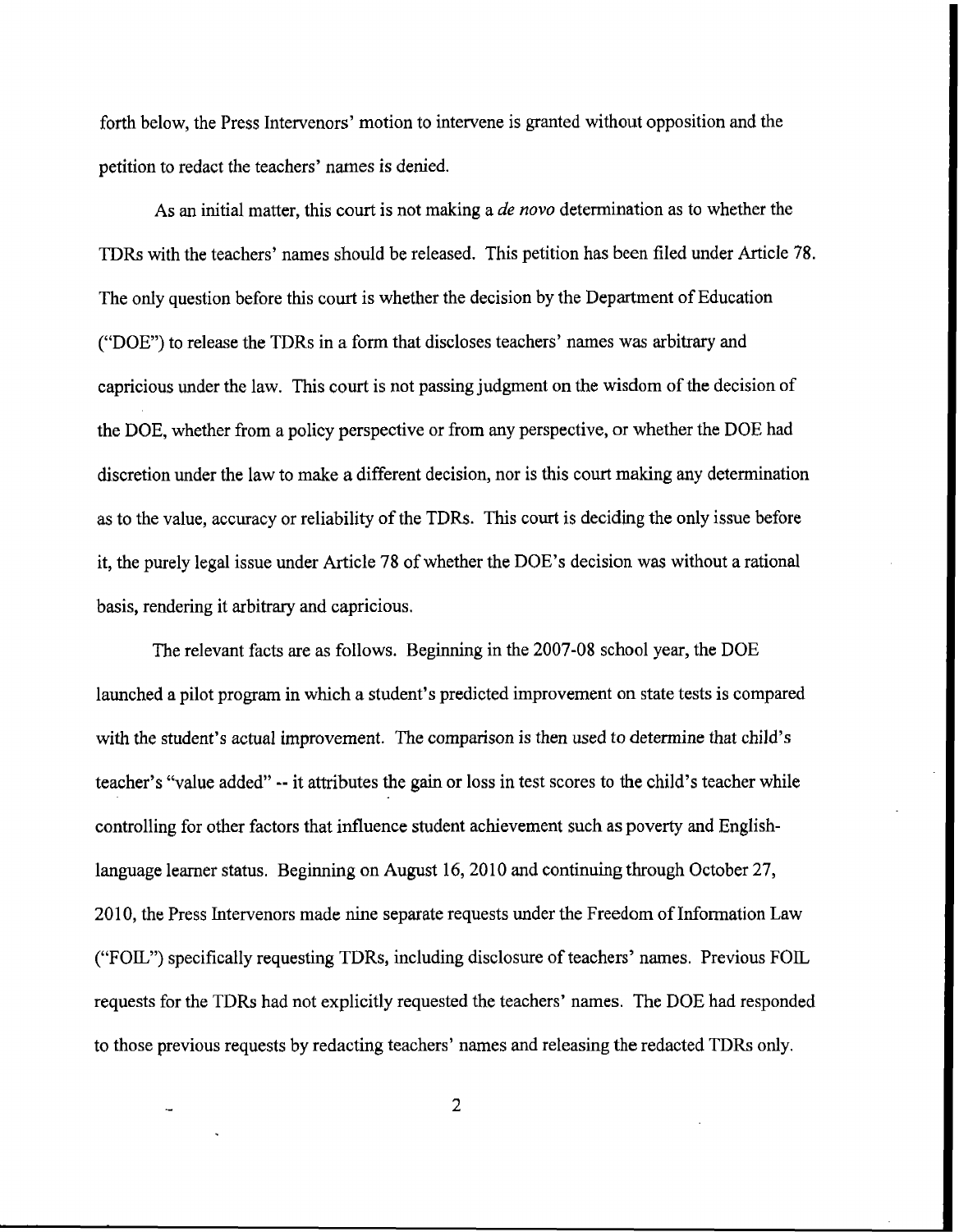Upon learning that the DOE had determined that it would comply with these most recent FOIL requests in a manner that would disclose the teachers' names **as** requested, petitioner the United Federation of Teachers (the "UFT") commenced the instant petition.

This court finds that the UFT has standing to bring this proceeding to challenge the DOE's determination to release the records even though it is not the entity which requested the records pursuant to FOIL. FOIL does not explicitly address the issue of whether the subject of records may challenge their disclosure and there is no case law directly on point. However, the parties do not cite any case in which such a party was prohibited from bringing a proceeding. In fact, several courts have permitted such cases to go forward while declining to explicitly rule on the issue. *See Anonymous* v *Board of Education for the Mexico Central School District,* **162**  Misc.2d 300 (Sup. Ct., Oswego Cty 1994); *Capital Newspapers Div. of Hearst Corp. v Burns, 67*  N.Y.2d *562* (1986). In *Verizon New YorkInc. v Mills,* 24 Misc.3d 1230(A) **(Sup.** Ct., Westchester Cty, 2007), *aff'd*, 60 A.D.3d 958 (2<sup>nd</sup> Dept 2009), the court held that a party will have standing to challenge the release of records of which it is the subject if it can establish that the administrative action will have a "harmful effect" on it and that it is within the "zone of interest" to be protected by the statute. *See* 24 Misc.3d 1230(A) *(citing Dairylea Cooperative, Inc. v Walkely,* **38** N.Y.2d **6** (1975)).

In the instant case, this court holds that the UFT has standing to bring this proceeding. The UFT has established that the administrative action will have a harmful effect on it and that it is within the zone of interest encompassed by the statute. FOIL is intended to promote disclosure by government but also to protect the interests of parties who would be harmed by such disclosure if the subject records fall into one of the exceptions enumerated under FOIL. *See*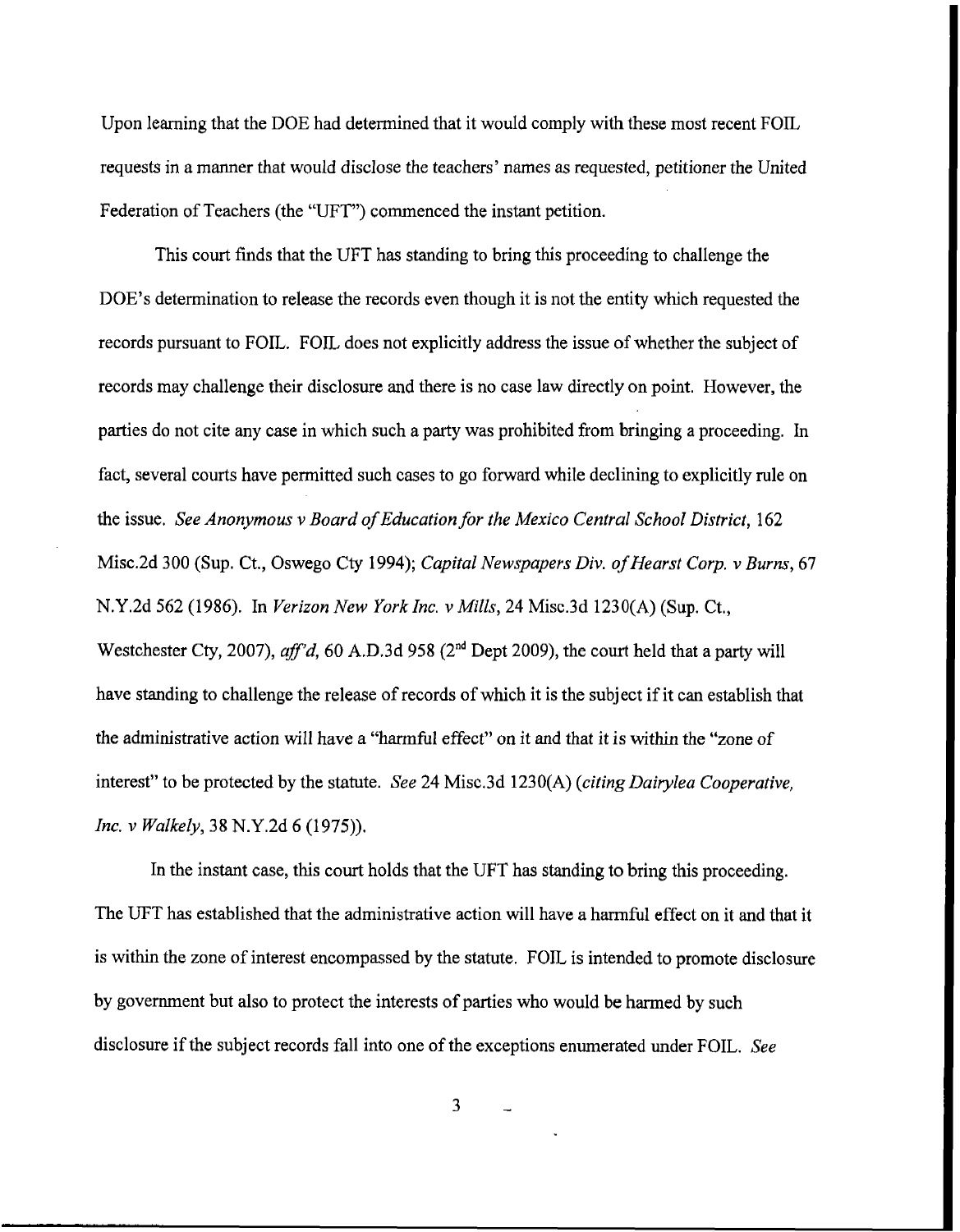*Dairylea, 38* N.Y.2d *6.* 

This court now turns to the substance of the UFT's petition. **As** discussed above, the only issue before the court in this Article 78 proceeding is whether the DOE **was "arbitrary and**  capricious" in determining that the unredacted TDRs would be released because the names of individual teachers did not fall into any exception under FOIL. The question of whether this court would **have** made a *de novo* determination to release the teachers' names is not before this court. Under Article 78, this court may only determine whether the DOE's determination was "without sound basis in reason and...taken without regard to the facts." *Pel1 v Board of Education*, 34 N.Y.2d 222, 231 (1974). Whether an agency's determination to release records **was arbitrary** and capricious must be viewed in light of the fact that the burden of proving that the requested material is exempt from disclosure falls on the agency seeking to withhold that material. *See Capital Newspapers Div. of Hearst Corp. v Burns, 67* N.Y.2d *562* (1 **986).** 

FOLL mandates the disclosure of agency records unless they are subject to a specific exemption. See NY Public Officers Law ("POL") **§87(2)** ("Each agency *shall* ... make available for public inspection and copying all records, except...") (emphasis added), While **an** agency *must* release records to which no exemption applies, it is within the agency's discretion whether to withhold records to which an exemption applies ("such agency *may* deny access to records or portion thereof that ... [exceptions listed]") (emphasis added). POL **§87(2).** The potentially relevant exceptions in this case include "inter-agency or intra-agency materials which are not: (i) statistical or factual tabulations of data" and items which, "if disclosed, would constitute **an**  unwarranted invasion of personal privacy under the provisions of subdivision two of section eighty-nine of this article." POL §87(2)(g) and (b). The DOE determined that none of the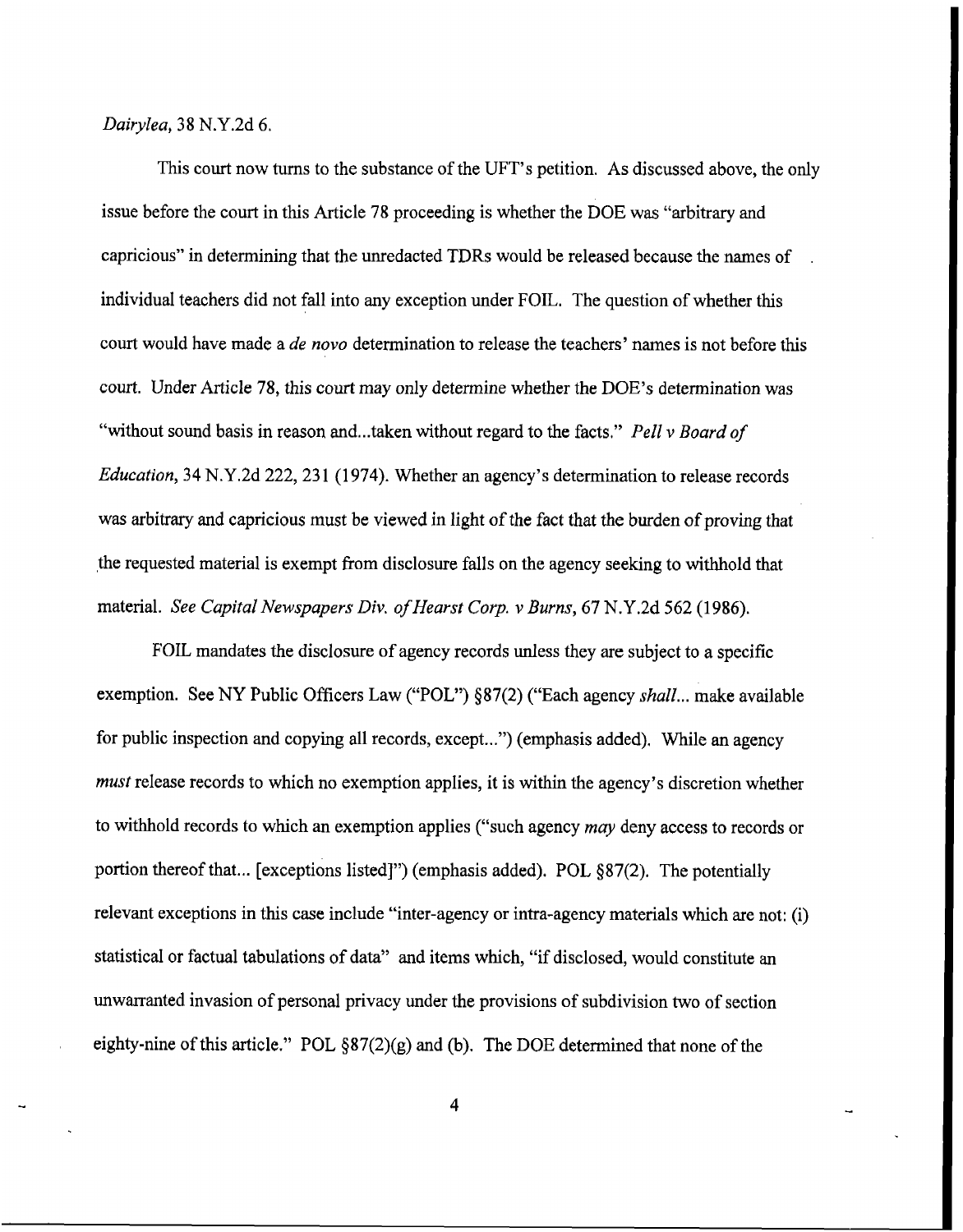relevant exceptions to disclosure under FOIL applied to the teachers' names on the TDRs and that, accordingly, the names would be released.

The DOE'S determination that teachers' names were not subject to any of the aforementioned exemptions was not arbitrary and capricious. Regarding the exception for interagency or intra-agency materials that are not statistical or factual tabulations, the DOE could have rationally determined that, although the unredacted TDRs were intra-agency records, they are statistical tabulations of data which must be released. POL  $\S 87(2)(g)(i)$ . Such a determination is not arbitrary or capricious. The UFT's argument that the data reflected in the TDRs should not be released because the TDRs are so flawed and unreliable as to be subjective is without merit. The Court of Appeals has clearly held that there is no requirement that data be reliable for it to be disclosed. *See Gould* v *New York City Police Dept.,* **89 N.Y.2d 267,277**  (1 996). In *Gould,* the court held witness statements must be released under **FOIL** "insofar **as**  [they] embod[y] a factual account of the witness's observations," regardless of whether the witness's account was actually credible and/or correct. *Id.* As the court explained, "factual data ... simply means objective information, in contrast to opinions, ideas or advice ..." *Id.* at *276.*  Therefore, the unredacted TDRs may be released regardless of whether **and** to what extent they may be unreliable or otherwise flawed.

The UFT's reliance on *Elentuck* v *Green,* 202 A.D.2d 425 **(2nd** Dept 1994), in which the court held that it was proper to withhold lesson observation reports, is misplaced. The court there held that lesson observation reports are not statistical or factual data as they consist solely of advice, criticisms, evaluations and recommendations prepared by the school's assistant principal. In the present case, unlike in *Elentuck,* the determination by the **DOE** that the TDRs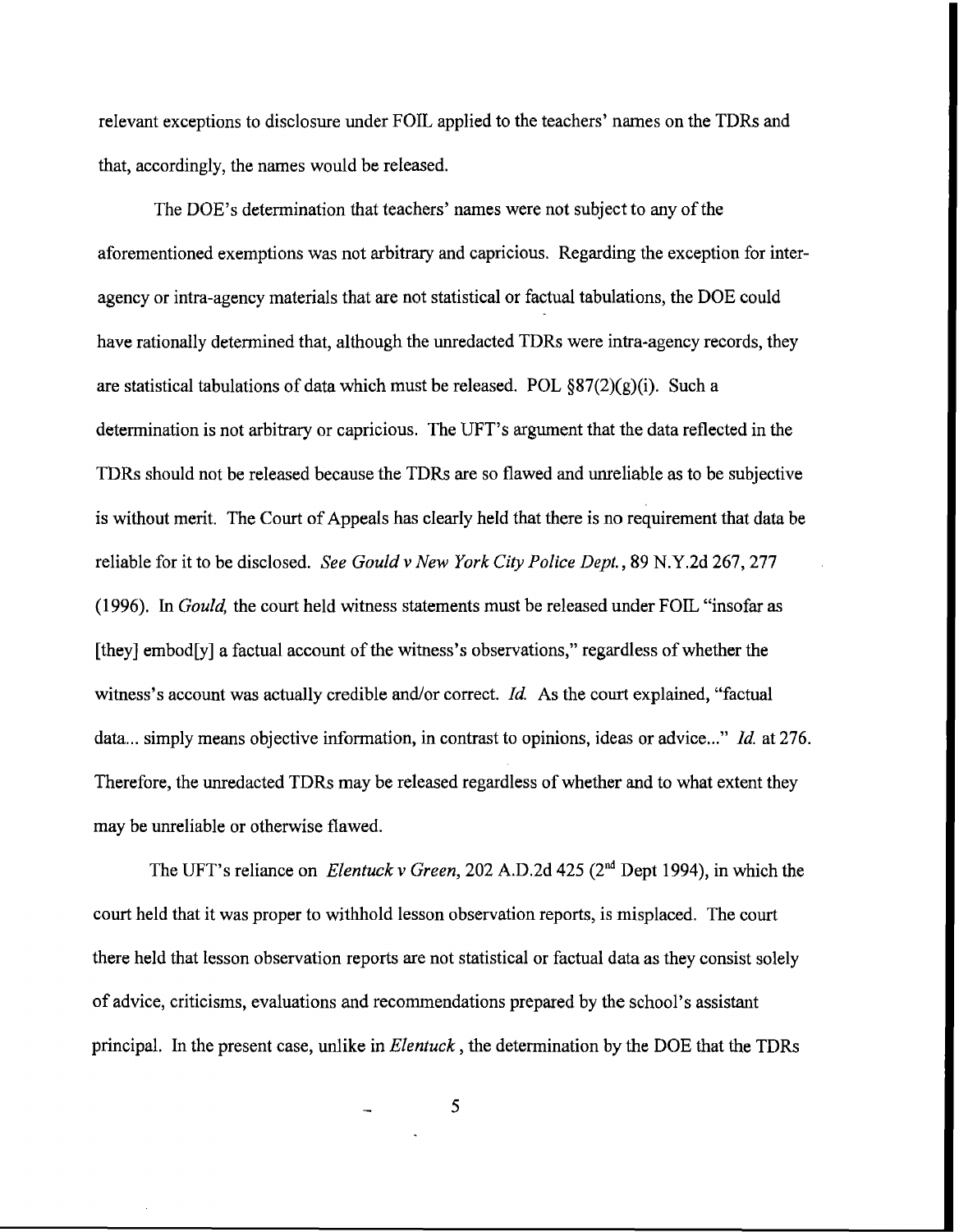are statistical data has a rational basis. Unlike lesson observation reports, which are individual opinions of a teacher's lesson, the unredacted TDRs are a compilation of data regarding students' performance.

The DOE could have also rationally determined that releasing the teachers' names **was**  not an "unwarranted invasion of personal privacy". FOIL permits withholding records if disclosure would constitute **"an** unwarranted invasion of personal **privacy"** under POL §89(2). POL §87(2)(b). POL §89(2) provides that **"an** unwarranted invasion of personal privacy includes, but shall not be limited to" various categories of data illustrated by a list of **six** items including employment, medical **and** credit histories, information that would be used for solicitation or fund-raising purposes, information that would result in economic or personal hardship or simply personal information that is not relevant to **the** work of the agency. The statute specifically states that the list is not comprehensive. The Court of Appeals has held that the proper test to determine whether the release of records which do not fall into any of the listed categories constitute **an** "unwarranted" invasion of personal privacy is a balancing test in which the "privacy interests at stake" are balanced against the "public interest in disclosure of the information." *The New York Times Co. v City ofNew York Fire Dept.,* **4** N.Y.3d 477,485 (2005). "What constitutes **an** unwarranted invasion of personal privacy is measured by what would be offensive to a reasonable [person] of ordinary sensibilities." *Hoyer, Newcomer, Smiljanich and Yachunis, P.A. v State of New York, 27* Misc.3d **1223(A)** (Sup. Ct. New York Cty 2010) *(citing Matter of Humane Sociely of US. v Fanslau,* 54 A.D.3d 537 **(3rd** Dept 2008)); *Physicians Committee for Responsible Medicine v Hogan,* 2010 WL **4536802** at *\*7* **(Sup.** Ct. Albany Cty 2010) *(citing same).*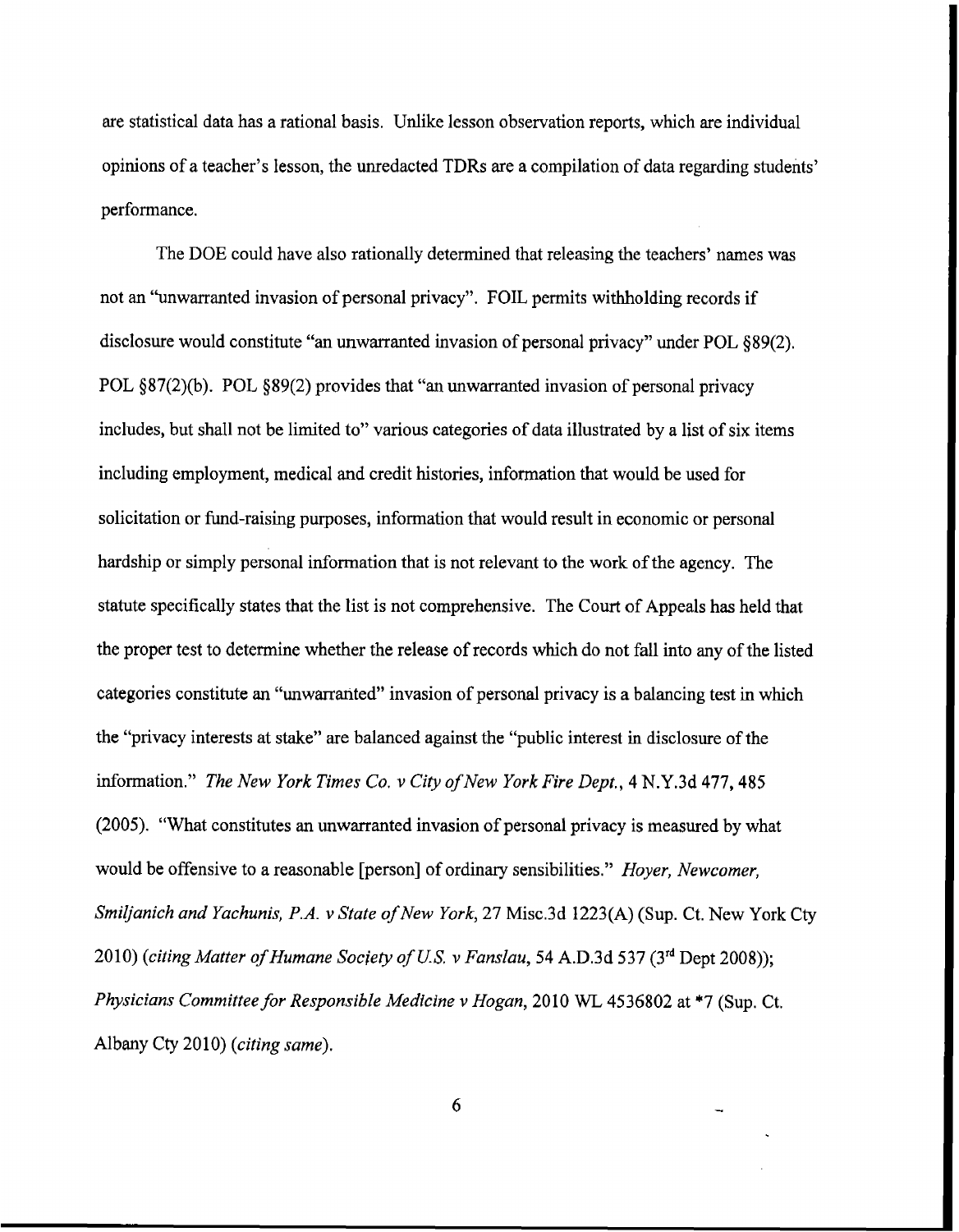Courts have repeatedly held that release of job-performance related information, even negative information such as that involving misconduct, does not constitute an unwarranted invasion of privacy. *See, e.g. Faulkner v Del Giacco,* 139 Misc. 2d 790 (Sup. Ct. Albany **Cty**  1988) (authorizing release of the names of prison guards accused of inappropriate behavior); *Farrell* v *Village Board of Trustees,* **83** Misc.2d 125 **(Sup.** Ct. Broome Cty. 1975) (authorizing disclosure of written reprimands of police officers, including names of the officers); *Capital Newspapers Div. of Hearst Corp. v Burns, 67* N.Y.2d 562 (1986) (authorizing release of report of **sick** days taken by individual police officer); *Anonymous* v *Board of Educ. for Mexico Central School Dist.,* 162 Misc.2d 300 **(Sup.** Ct., Oswego **Cty** 1994) (authorizing disclosure of settlement agreement between teacher and Board of Education resolving disciplinary charges); *Rainey* v *Levitt,* 138 Misc.2d **962 (Sup.** Ct. *NY* Cty 1988) (authorizing disclosure of individuals' scores on civil service exam). **In** contrast, courts have held that releasing personal information such as birth dates and personal contact information such as email addresses of state employees would constitute such an unwarranted invasion of personal privacy. *See Hearst Corp. v State of New York*, 24 Misc.3d 611, 627-28 (Sup. Ct. Albany Cty 2009) (finding privacy interest in birth dates outweighs public interest in disclosure); *Physicians Committee,* 2010 WL 4536802 at **\*S** (finding privacy interest in personal contact data outweighs public interest in disclosure).

In the instant case, the DOE could have reasonably determined that releasing the unredacted TDRs would not be an "unwarranted" invasion of privacy since the data at issue relates to the teachers' work and performance and is intimately related to their employment with a city agency and does not relate to their personal lives. *See, e.g. Faulkner,* 139 Misc. 2d 790; *Farrell,* 83 Misc.2d 125; *Anonymous,* 162 Misc.2d 300. In *Faulkner, Farrell* **and** *Anonymous,* 

 $\overline{7}$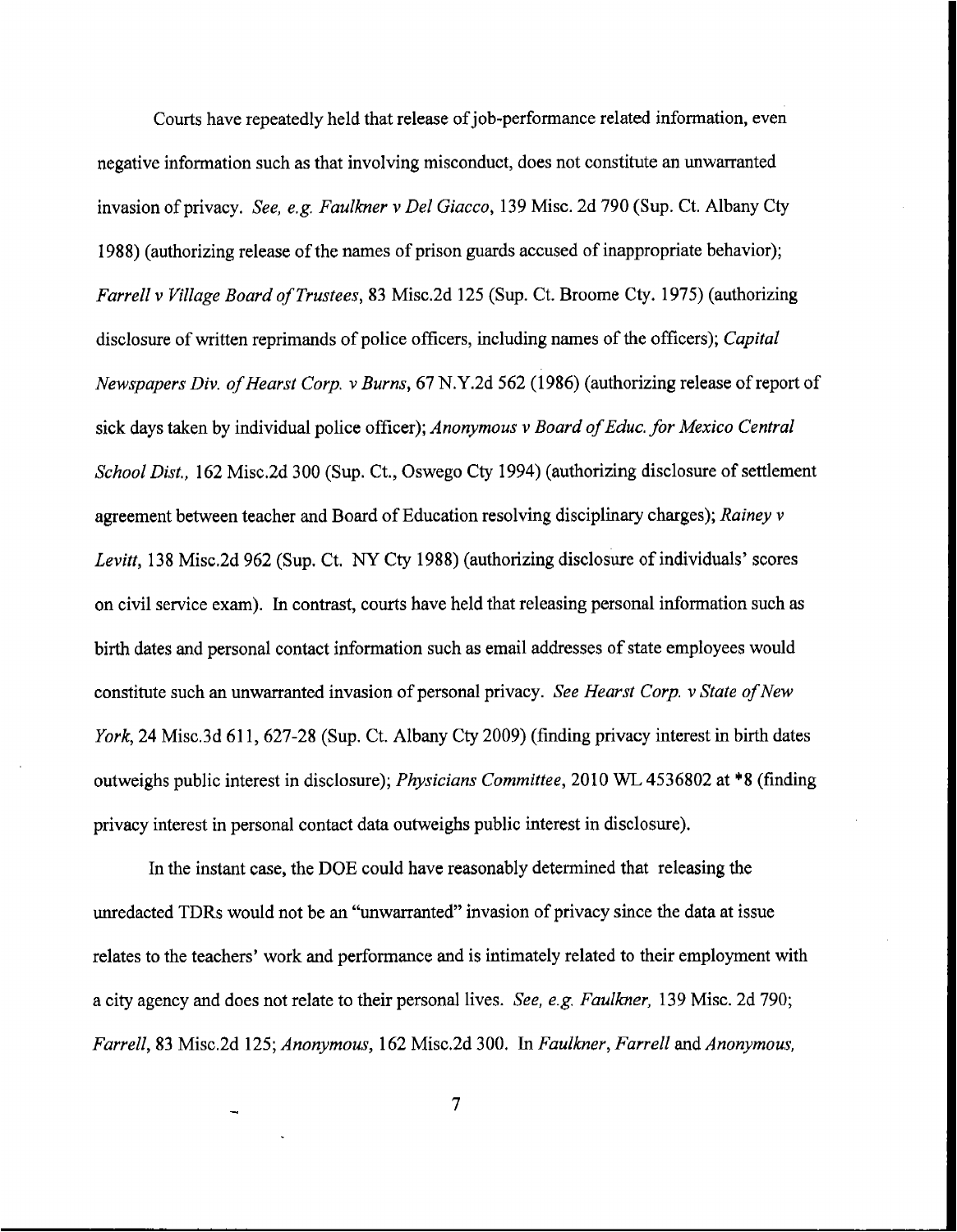the courts authorized release of information (reprimands, alleged misconduct, and a settlement of disciplinary charges, respectively) which would be potentially more damaging to the parties than simply poor job performance, *See Faulkner,* 139 Misc. 2d **790;** *Farrell, 83* Misc.2d 125; *Anonymous,* **162** Misc.2d *300.* The data at issue here is more akin to that released in these cases **than** to the birth dates and personal contact information sought in *Hearst Corp.,* **24** Misc.3d 61 1, 627-28 and *Physicians Committee,* 2010 *WL* 4536802. In addition, in this case, the DOE could have rationally determined that the public's interest in disclosure of the information outweighs the privacy interest of the teachers. The public has **an** interest in the job performance of public employees, particularly in the field of education. Educational issues, including the value of standardized testing and the search for a way to objectively evaluate teachers' job performance have been of particular interest to policymakers and the public recently. This information is of interest to parents, students, taxpayers and the public generally. Although the teachers have an interest in these possibly flawed statistics remaining private, it was not arbitrary **and** capricious for the DOE to find that the privacy interest at issue is outweighed by the public's interest in disclosure.

Finally, the UFT's argument that the DOE assured teachers that the TDRs were confidential means that they cannot be disclosed under FOIL is without merit. The UFT relies on a letter dated October 1,2008 from Chris Cerf, a Deputy Chancellor at the DOE, who wrote to then-UFT-president Randi Weingarten that "In the event a FOIL request for [TDRs] is made, we will **work** with the UFT to craft the best legal arguments available to the effect that such documents fall within an exemption from disclosure." The UFT also cites information about the TDRs provided to teachers and principals, assuring teachers of their confidentiality and directing